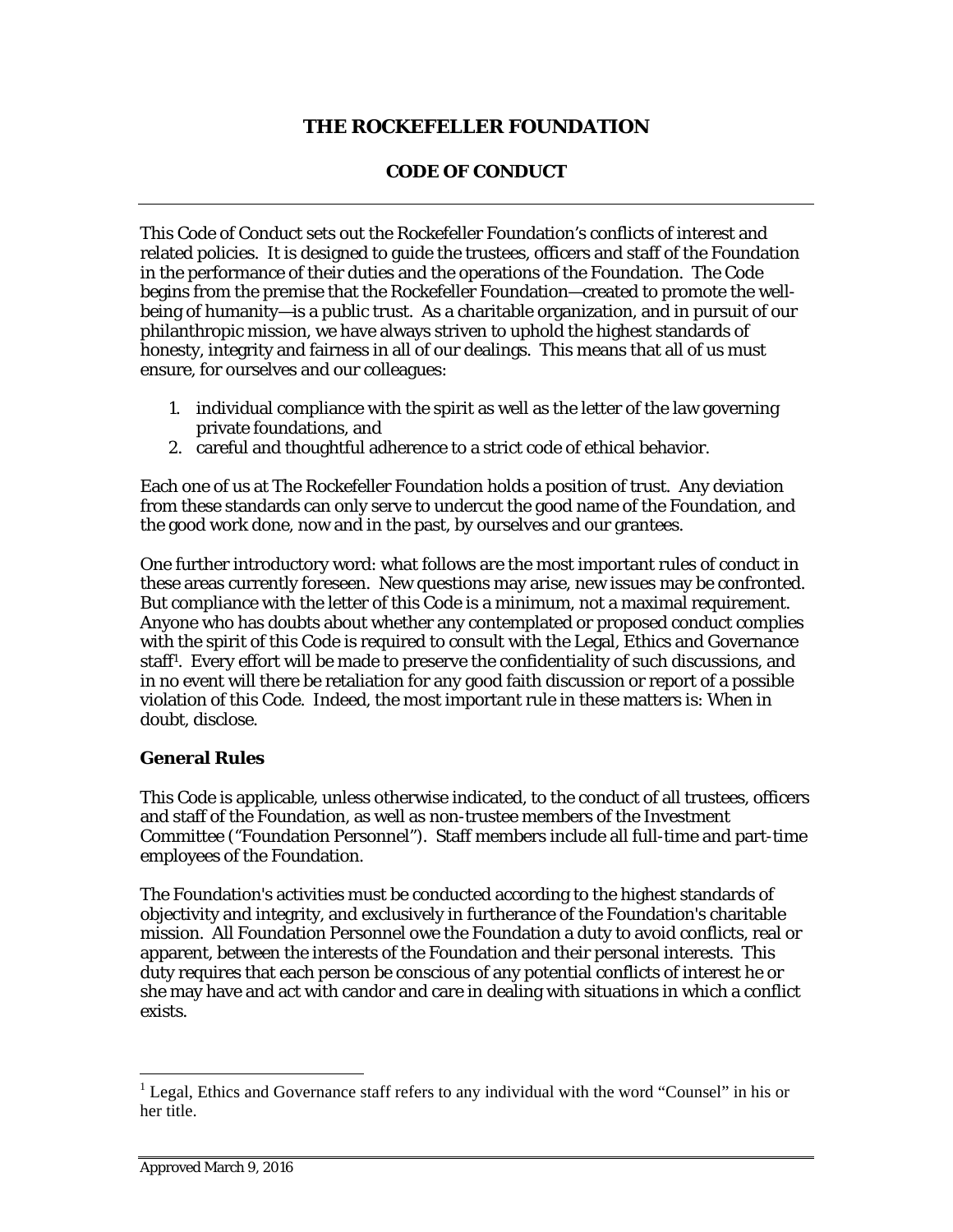In general, Foundation Personnel and their Related Parties (as defined below) are not permitted to seek or receive any personal benefit or advantage from their association with the Foundation other than their reasonable compensation from the Foundation, nor are they permitted to use the prestige or influence of their position for such purpose. Additionally, Foundation Personnel must not communicate any non-public information known to them by reason of their position, except as may be required in the course of their duties, nor at any time use such information to their private advantage.

The term "Related Party" means:

- (a) Foundation Personnel and any director, officer or key employee<sup>2</sup>, and any person who exercises the power of such position, of the Foundation or an affiliate of the Foundation3;
- (b) For directors, officers, key employees and persons exercising the power of such positions, the following **living** relatives:
	- (i) his or her parents, step-parents, grandparents and stepgrandparents;
	- (ii) his or her siblings and half-siblings;
	- (iii) the spouses of his or her siblings and half-siblings;
	- (iv) his or her spouse or domestic partner;4
	- (v) his or her children, grandchildren, and great-grandchildren;5
	- (vi) the spouse of each of his or her children, grandchildren and great-grandchildren;
	- (vii) other family member or individual with whom there is an intimate personal or economic relationship;
- (c) For Foundation Personnel other than those listed in (b) above, the living spouse, domestic partner, parent, sibling, child or other family member or individual with whom there is an intimate personal and economic relationship;
- (d) any entity or trust (including any proposed grantee) of which any individual described in paragraphs (a), (b) or (c) above serves as a director, trustee, officer, employee or major donor; and
- (e) any entity or trust in which any one or more individuals described in paragraphs (a), (b) or (c) above have a 35% or greater ownership or

<sup>&</sup>lt;sup>2</sup> The term "key employee" means any person who is in a position to exercise substantial influence over the affairs of the Foundation within the meaning of Section 4958(f)(1)(A) of the Internal Revenue Code and Section 53.4958-3(c), (d) and (e) of the Treasury Regulations.

<sup>3</sup> The term "affiliate" means any entity controlled by the Foundation or in control of the Foundation.

<sup>4</sup> The term "domestic partner" is defined pursuant to New York Public Health Law Section 2994-A. The term is not limited to registered domestic partner relationships and may include certain individuals who are named as beneficiaries of the life insurance policy or retirement benefits of a Foundation Personnel, as well as certain individuals who are dependent on a Foundation Personnel or upon whom a Foundation Personnel is dependent for support. Individuals who are in relationships but are unmarried should contact the Foundation to obtain the complete definition.

<sup>5</sup> Adoptive children, grandchildren, and great-grandchildren are included within this definition.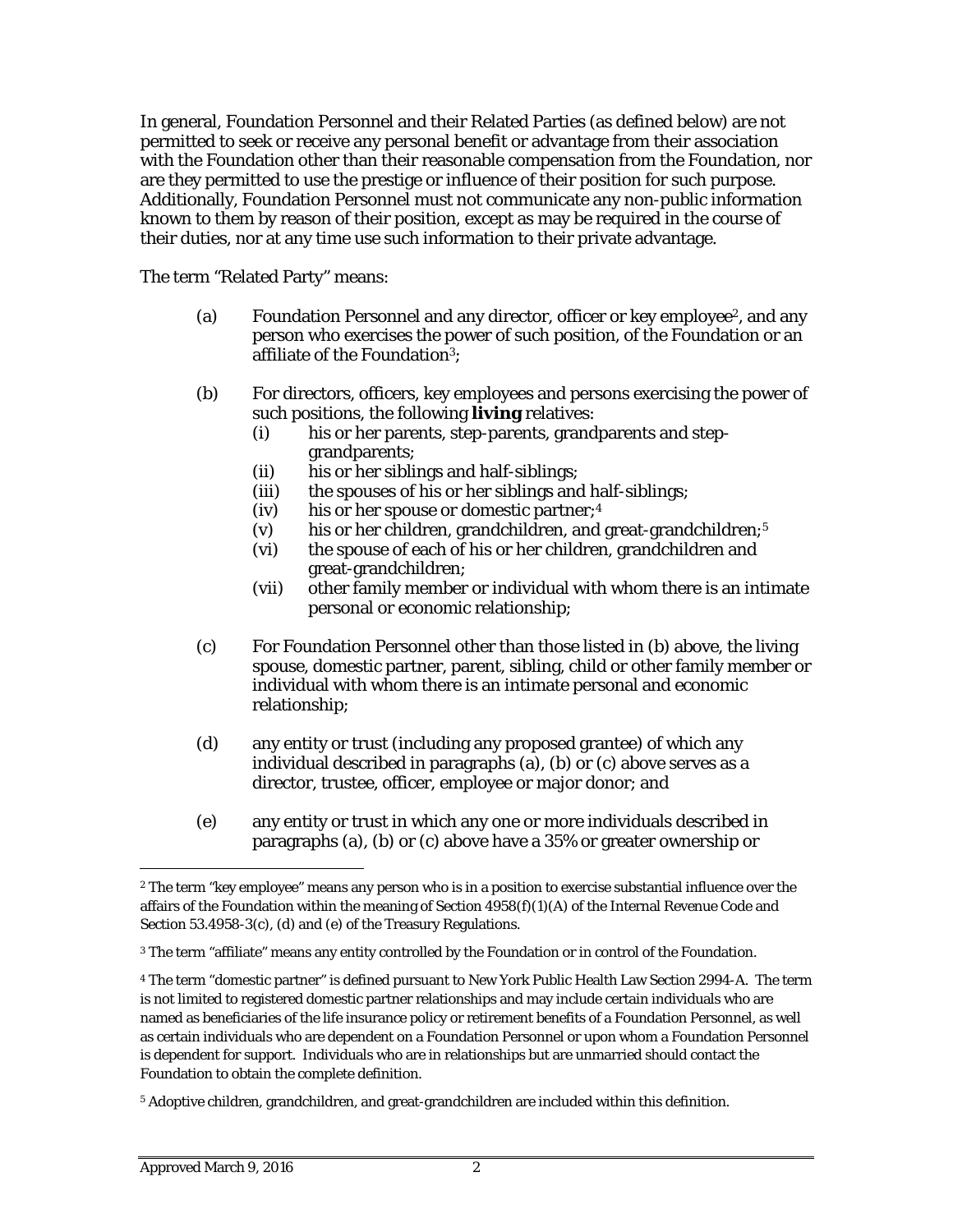beneficial interest or, in the case of a partnership or professional corporation, a direct or indirect ownership interest in excess of 5%.

Except for staff members whose job descriptions encompass grant-making (including the President, and also including other Foundation Personnel the President may designate from time to time for a particular purpose), or as otherwise indicated herein, all Foundation Personnel shall refrain from promoting or otherwise advocating for any current or potential grantee organization or grant. Staff members may make referrals or introductions to appropriate grant-making staff but must otherwise refrain from advocacy unless authorized by the General Counsel. Trustees and Investment Committee members are provided with a form of letter they may use in responding to a request that the trustee consider a proposal for Foundation funding or promote its consideration by Foundation staff. Any relevant information that a Trustee or Investment Committee member seeks to provide about a potential grant or grantee must be provided via the President's office.

### **Disclosure of Affiliations and Conflicts**

All Foundation Personnel must disclose to Legal, Ethics and Governance the names of any organization of which they or a Related Party have an affiliation, including all paid and unpaid roles, whether they are governance, employment, advisory or honorary in nature.6

At the time of hiring, new staff members will be asked to complete a disclosure statement and attest that they have read and are in compliance with this Code, and each new Trustee and Investment Committee member will be asked to complete a disclosure and attestation statement prior to election. Thereafter, all Foundation Personnel are required to promptly update their disclosure statements filed in connection with this Code as their affiliations change and at least once a year. Legal, Ethics and Governance staff will supply copies of such statements by each Trustee and Investment Committee member to the chair of the Audit Committee each year. All Foundation Personnel will be required to attest once each year that they have read this Code and remain in compliance with it.

In addition to this periodic disclosure statement, all Foundation Personnel must make prompt disclosure to Grants Management & Program Operations (in the case of grants and Direct Charitable Expenditures) or Legal, Ethics and Governance (in the case of administrative, business or investment operations) or the President (in the cases of the Managing Director, Program Operations or the General Counsel) of any situations of which they are aware in which their personal interests might be or become or may appear to be in conflict with the interests of the Foundation.

Disclosure shall include any Related Party Transaction, defined as any transaction, agreement or any other arrangement in which a Related Party has a financial interest and in which the Foundation or any affiliate of the Foundation is a participant.

 $6$  A former employer is generally not considered a source of a conflict of interest if there is no on-going relationship between the Foundation Personnel and the entity by which he/she was formerly employed and no expectation that the Foundation Personnel will return to that employer at the conclusion of his/her service at the Foundation.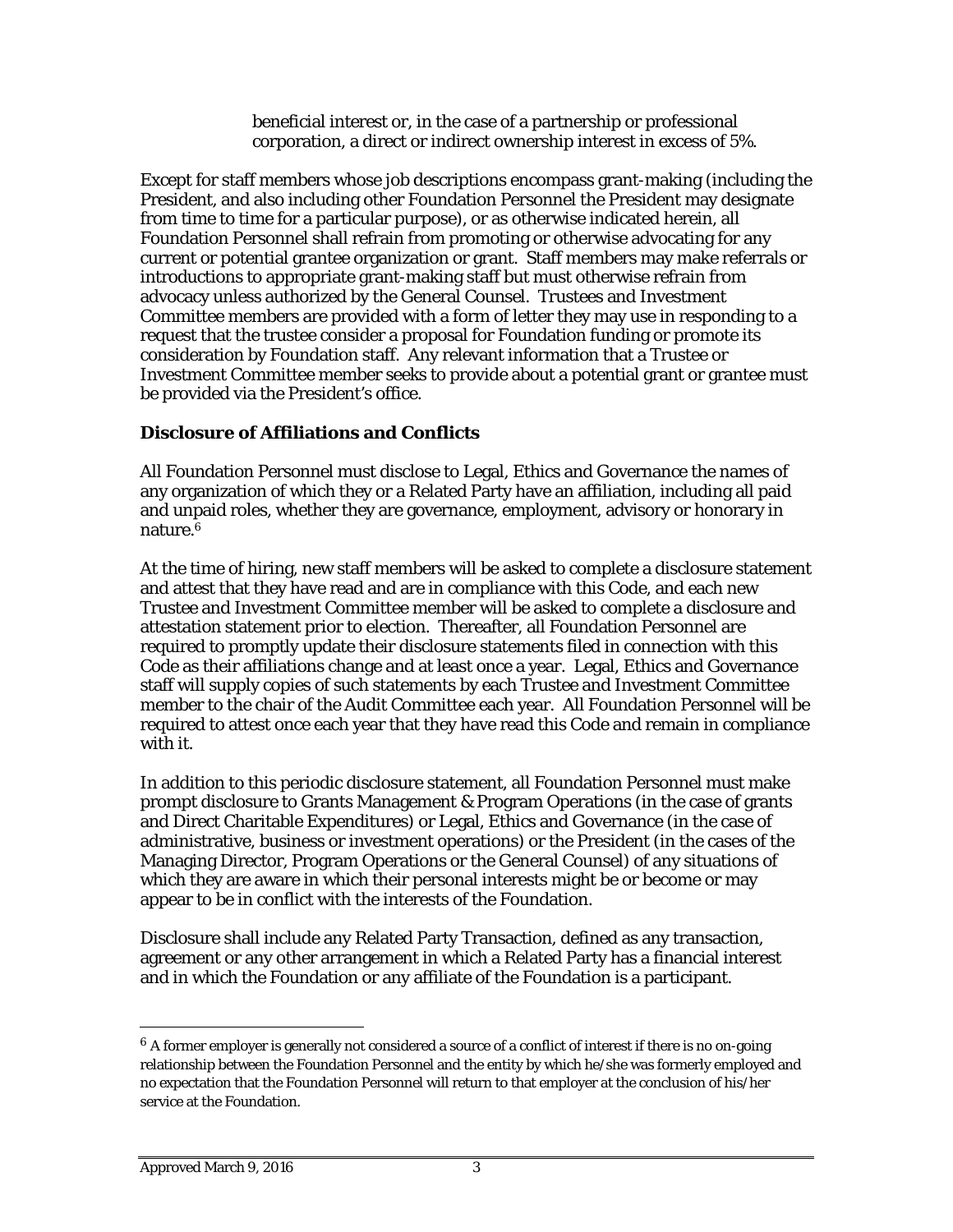### **Management of Conflicts of Interest**

Conflicts of interest other than self-dealing transactions (explained below) are not inherently illegal, nor do they preclude the Foundation from every transaction or arrangement. On the other hand, the mere appearance of a conflict, let alone an actual conflict, can severely damage the Foundation's reputation. An apparent conflict of interest is one that a skeptical viewer could reasonably believe might cause Foundation Personnel to be tainted by self-interest in their actions or decisions.

Conflicts involving Foundation staff (other than officers and key employees): Upon disclosure of a conflict of interest (whether actual or potential), a Related Party Transaction or a potential self-dealing situation involving Foundation staff (other than officers and key employees), the President, with the advice of the General Counsel will determine whether the transaction is covered under this Code or prohibited under the IRS's self-dealing rules7, and whether it fits within the Foundation's mission and is in the best interests of the Foundation, notwithstanding the disclosed relationship. The President may decide that the proposal or transaction should not go forward, or may place conditions or controls upon it. The disposition of each actual or potential conflict of interest will be disclosed annually in a written report by the President to the Audit Committee.

Conflicts involving trustees, officers, key employees or Investment Committee members: Conflicts of interest issues (whether actual or potential) including Related Party transactions or a potential self-dealing situation involving trustees, officers, key employees or members of the Investment Committee will be reviewed by the Audit Committee of the Board. Conflict of interest issues involving transactions with Related Parties where the Foundation Personnel serves on the Board of or has another affiliation with the Related Party organization at the request of the Foundation do not require Audit Committee review so long as the Related Party relationship has been previously disclosed to the Audit Committee. In instances where the Audit Committee reviews a conflict, the staff or other designated advisor will provide a brief memo to the Committee with relevant information, such as fit within program strategy and involvement of Foundation Personnel. The Foundation Personnel whose relationships give rise to the discussion may not be present for or participate in the discussion or consideration of such a matter, except if asked for information.

The Audit Committee will not evaluate the substance of the proposed transaction *per se*  but rather whether it is or is not an actual or apparent conflict of interest, fits within the Foundation's mission and is in the best interests of the Foundation, notwithstanding the disclosed relationship. With respect to any Related Party Transaction in which a trustee, officer, key employee or member of the Investment Committee or a Related Party to any such individual has a substantial financial interest, the Audit Committee also must consider alternative transactions, to the extent available, and the Audit Committee must approve the transaction by not less than a majority vote of the committee members present for the consideration of the matter at the meeting.

The Audit Committee may decide that the proposal or transaction should not go forward, or place conditions or controls upon it. The Committee's decision (including its consideration of any alternative transactions) shall be recorded in the minutes of the

<sup>7</sup> Explained under "Compliance with Laws" below, and in Appendix A.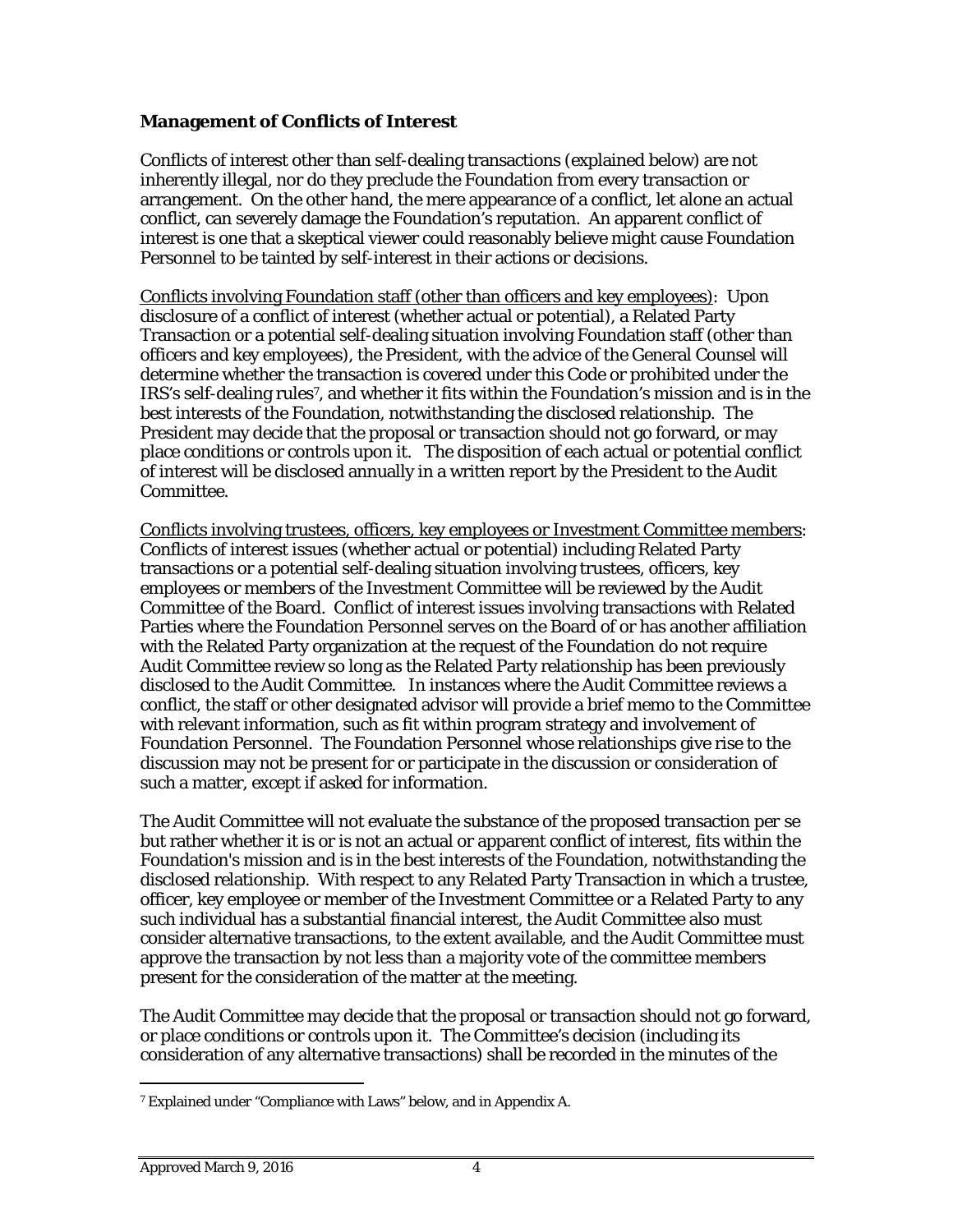meeting or in the unanimous written consent of the Committee in lieu of meeting. If the Committee determines that the relationship should not preclude consideration of the proposed transaction, the proposal will then be reviewed and approved or declined in accordance with the Foundation's standard procedures.

## **Compliance with Laws**

All Foundation Personnel must obey the applicable laws, rules and regulations of the United States, and of the State of New York, and other states in which they conduct the business of the Foundation. All Foundation Personnel engaged in Foundation business outside of the United States must obey the applicable laws of countries in which they do business, as well as U.S. laws applicable to the Foundation outside of the U.S., including the U.S. Foreign Corrupt Practices Act and regulations promulgated or enforced by the Office of Foreign Assets Control of the U.S. Department of the Treasury. Foundation Personnel must consult with the Legal, Ethics and Governance staff whenever they have a question about compliance with applicable laws.

Self-dealing. While the obligations under this Code are not limited to the mandates of law, the Federal Internal Revenue Code and Treasury Regulations prohibit the Foundation from engaging in acts of "self-dealing" with "disqualified persons." Disqualified persons with respect to the Foundation are defined by the Internal Revenue Code to include trustees and officers of the Foundation and individuals having powers or responsibilities similar to trustees and officers ("Foundation Managers"), family members of Foundation Managers (spouse<sup>8</sup>, ancestors, lineal descendants and spouses of lineal descendants), and any corporation, partnership, trust or estate in which a Foundation Manager or any family member of a Foundation Manager (as described above) has more than 35 percent of the voting power, profits interest or beneficial interest. Self-dealing transactions involve:

- sale, exchange, or leasing of property;
- lending of money or other extension of credit;
- furnishing of goods, services or facilities;
- payment of compensation or reimbursement of expenses;
- transfer to, or use by or for the benefit of, a disqualified person of the income or assets of the Foundation; or
- agreement to make a payment of money or other property to a U.S. government official.

All Foundation Personnel are required to disclose in advance to Legal, Ethics and Governance staff any transaction that could potentially violate these Regulations. (See Appendix A for a fuller description of the Regulations.) If a determination is made by the General Counsel that a transaction would be a self-dealing transaction, it will be prohibited.

# **Other Rules Governing Particular Activities**

Receipt of gifts, entertainment and the like. Except for nominal gifts or social invitations that do not obligate the recipient and that are in keeping with the highest business

<sup>8</sup> Under current federal law, domestic partners are not recognized as spousal equivalents, but for purposes of this Code the Foundation treats them as equivalents.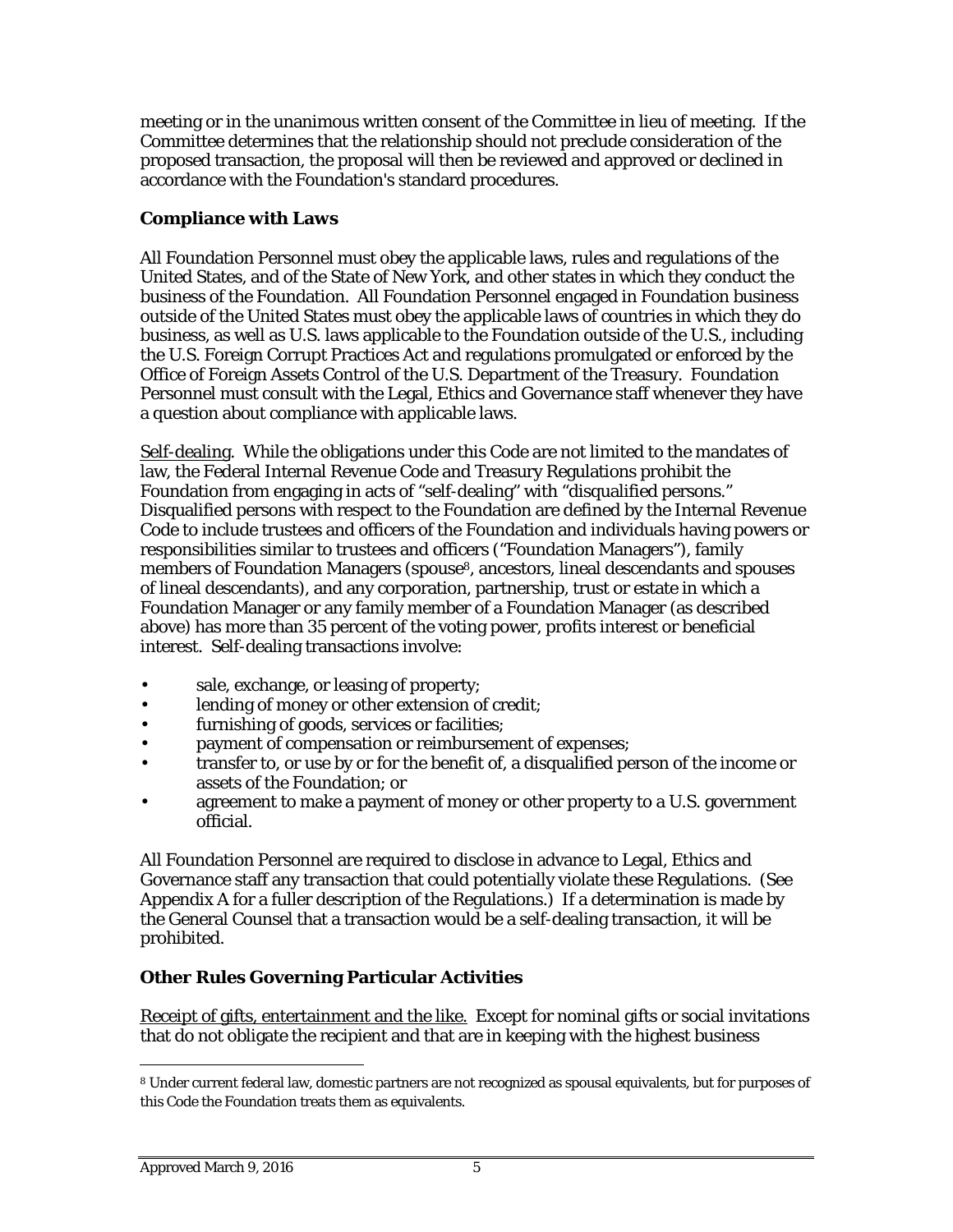ethics, Foundation Personnel and their Related Parties may not accept any gift or anything else of significant value (including payments for services rendered, commissions, gifts, entertainment, loans, services, or promises of future benefits) from any grantee, potential grantee, service supplier, consultant or other organization with which they are aware the Foundation does business, is seeking to do such business or whom they are aware is seeking employment with the Foundation. This guideline is not intended to prohibit normal business practices, such as meetings over meals, corporate items given to participants in meetings and conferences, or token hosting gifts, as long as they are of nominal and reasonable value and promote the Foundation's legitimate business interests. If there is any doubt about the value or obligation involved with a gift or entertainment, it must be disclosed to Legal, Ethics and Governance staff in writing.

Travel and other expenses of Foundation Personnel related to Foundation business must be paid by the Foundation. If a staff member believes there is an appropriate reason to make an exception to this policy for an individual situation, he or she must contact the General Counsel for prior approval, or in the case of the General Counsel, he or she must contact the President for prior approval.

Financial books and records. It is essential to the successful operation of the Foundation that the integrity of our books and records be resolutely maintained. The responsibility for this does not rest exclusively with accounting or other financial personnel – it is shared by all Foundation Personnel. All Foundation Personnel shall comply with the Foundation's accounting principles, procedures and controls, and no false, artificial or misleading entries in any books or records of the Foundation shall be made for any reason whatsoever.9

Matching gifts. Foundation Personnel may request that the Foundation expend funds in connection with the Foundation's Matching Gift Program to a charitable organization in which Foundation Personnel or a Related Party has an affiliation, provided that the funds are earmarked for a program that does not pay the salary of or otherwise provide a pecuniary benefit to such affiliated person. The rules set out in this Code other than those governing conflicts of interest, such as those concerning the accuracy of books and records and those concerning compliance with laws and regulations, are fully applicable to the Foundation's Matching Gift Program.

Investment activities. In addition to the provisions of this Code of Conduct, special rules applicable to investment activities are set out in Appendix B.

<sup>&</sup>lt;sup>9</sup> For example:

<sup>•</sup> No Foundation fund, asset or liability which is not fully and properly recorded on the Foundation's books and records shall be created or permitted to exist;

<sup>•</sup> No transaction shall be effected and no payment shall be made on behalf of the Foundation with the intention or understanding that the transaction or payment is other than as described in the documentation evidencing the transaction or supporting the payment;

<sup>•</sup> No Foundation Personnel will request, issue or authorize anyone else to issue any Foundation document that is false or misleading;

<sup>•</sup> No Foundation Personnel will accept and treat as accurate any false or misleading document known by the Personnel to be false or misleading; and

<sup>•</sup> No Foundation Personnel will knowingly make any false or misleading statements to our external or internal auditors or other authorized investigators. When questioned by any auditor or authorized investigator, all employees must be fully forthcoming.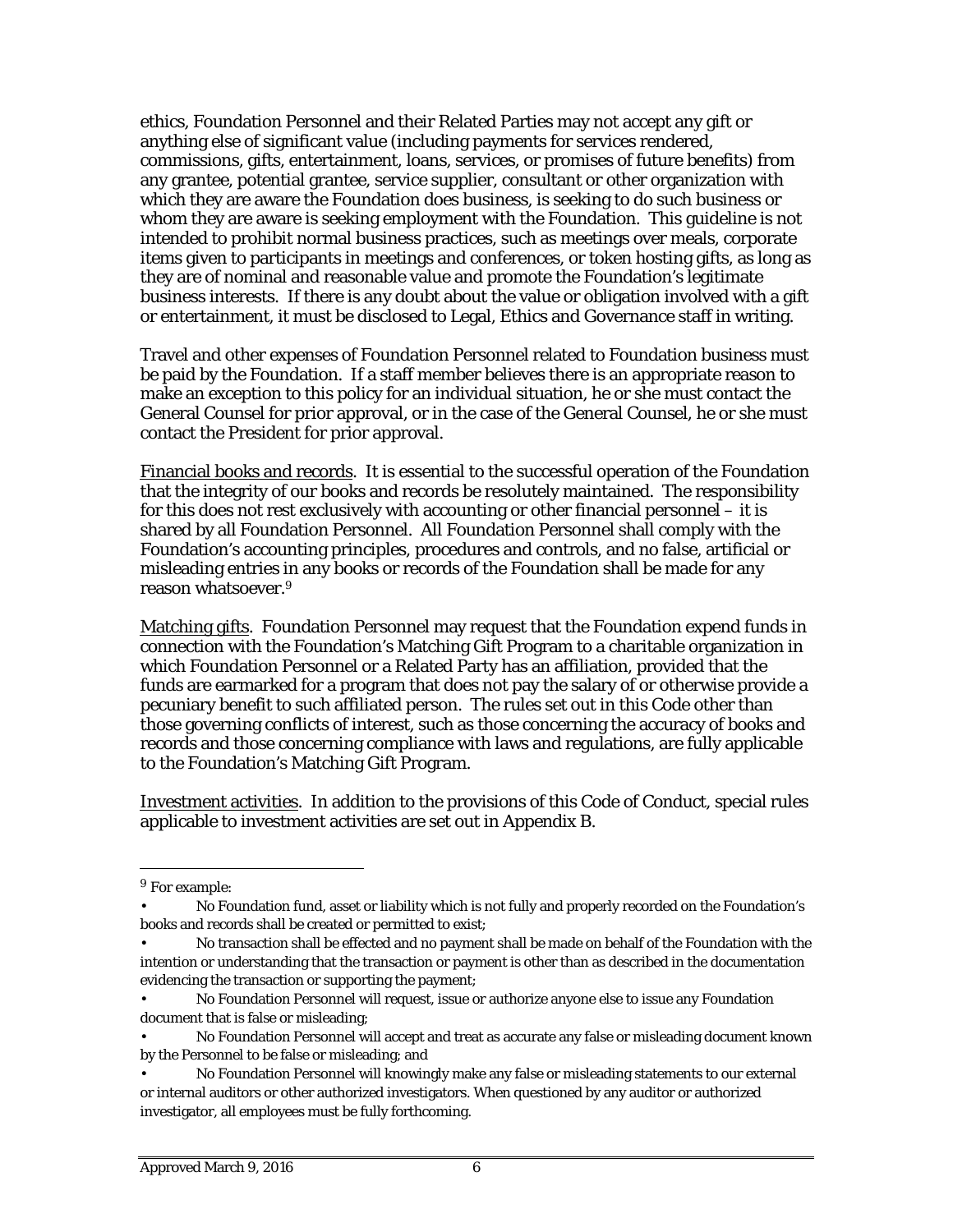Communications. Foundation Personnel must not engage in certain communications that could be harmful to the Foundation or its interests. For example, employees may not disclose confidential information, or make statements that appear to be from or on behalf of the Foundation or that are made on working time in support of or opposition to a political candidate, that constitute lobbying, or that are contrary to the Foundation's mission, vision or core values.

Staff members must comply with the Foundation's administrative and employment policies governing their external communications, including but not limited to speeches, books, articles and papers. Foundation Trustees and Investment Committee members must consult with the President before speaking or writing on behalf of the Foundation.

Rights in materials (including speeches, articles and visual works, regardless of the form in which they are reproduced) that are created by a staff member acting within the scope of his or her employment belong to the Foundation, not to the staff member. No Foundation staff member may accept an honorarium or payment for such materials or for personal appearances without the prior approval of the General Counsel or, in the case of the General Counsel, the President. The General Counsel may determine that staff members can accept payment for the use of materials if those materials have not been prepared within the scope of their employment, have not been funded or subsidized by the Foundation, do not result directly or indirectly from Foundation expenditures, and the transaction creates no other conflict of interest.

Nonprofit board or committee memberships, teaching assignments, consultancies. The following guidelines must be followed by Foundation staff members in responding to invitations to serve on nonprofit boards or committees (other than as the Foundation's appointed representative) or undertake teaching assignments or consultancies:

- Except in extraordinary circumstances approved in advance by the President, staff members are prohibited from serving on the governance boards of – or in similar management capacities with – current or prospective grantees or service providers. If an organization on whose governance board a staff member sits becomes a Foundation grantee or service provider, the staff member may be required to resign from that board, subject to the President's determination.
- A board position, teaching assignment or consultancy must be appropriate for Foundation involvement and present an opportunity to contribute to objectives that are consistent with the Foundation's mission, and must not conflict with the staff member's job requirements or performance.
- A request for approval to undertake such a board position, teaching assignment or consultancy must be made in writing to the staff member's immediate supervisor and their supervising Vice President or equivalent (i.e. a staff member reporting directly to the President) or, in the case of a staff member reporting to the President, to the President, with a copy in all cases to the General Counsel. The request must describe any relationship between the organization and the Foundation and any real or potential conflict of interest that might arise; the service to be performed and its relationship to the Foundation's work; any expected benefit to the Foundation or the staff member; the amount of time that will be required and any possible cost to the Foundation.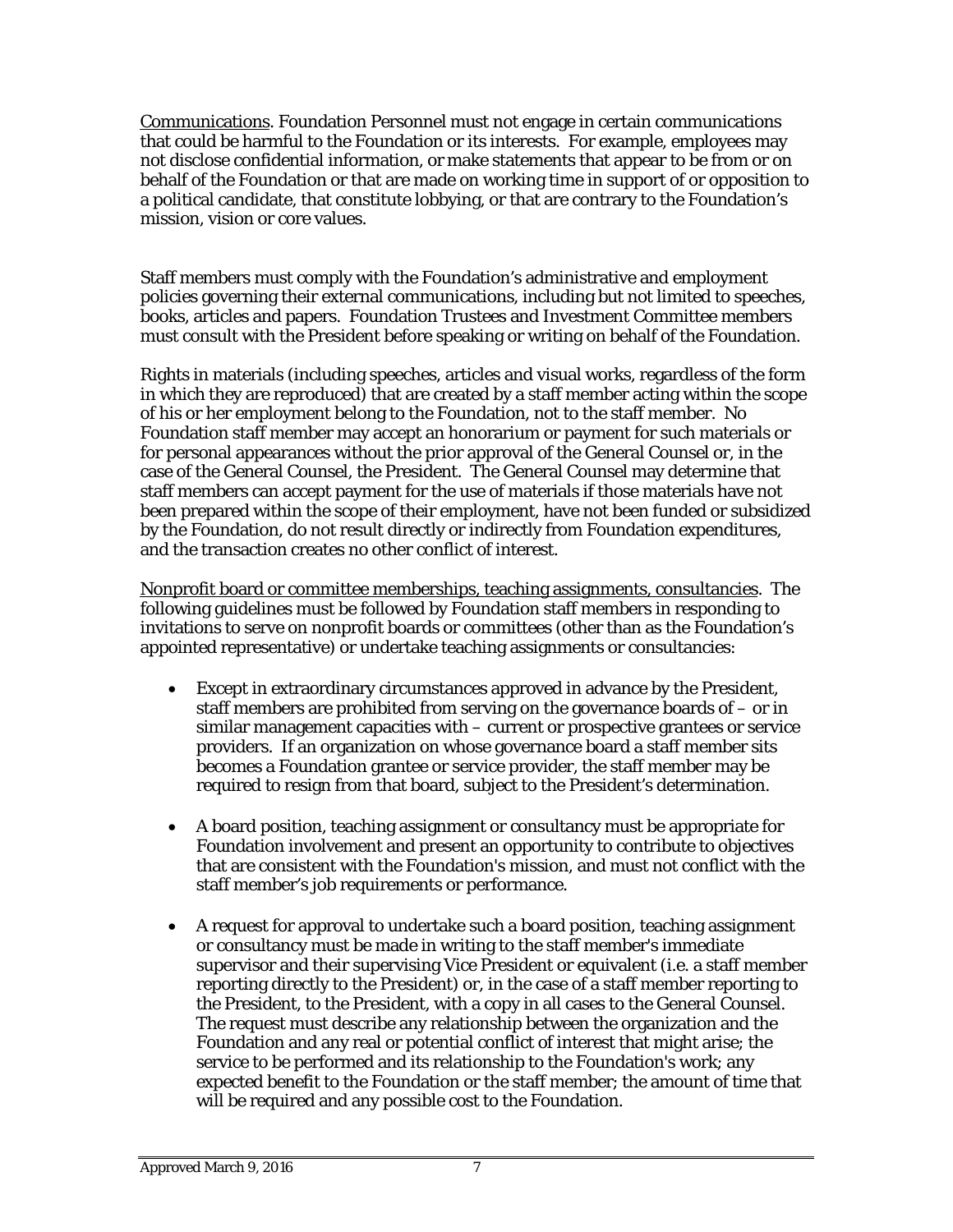- o If the organization is not a current or prospective grantee or service provider, the supervising Vice President or equivalent will determine in consultation with the General Counsel whether the proposed assignment could, or could appear to, interfere with the staff member's responsibilities to the Foundation, and will respond to the request in writing.
- o If the request is to serve a current or prospective grantee or service provider in an advisory capacity only and not in a governance or management role, the supervising Vice President or equivalent will determine in consultation with the General Counsel whether, by virtue of the advisory position, the staff member has any ability to direct or vote on expenditures of funds or governance matters for the institution, and respond to the request in writing.
- o If the organization is a current or prospective grantee or service provider and the role is on a governance board or equivalent, the supervising Vice President or equivalent will make a recommendation to the President, who will determine in consultation with the General Counsel whether the proposed assignment may be undertaken and what conditions should apply. The General Counsel will respond to the staff member in writing.
- In almost no case may a staff member accept honoraria or payment for services on a board, teaching assignment or consultancy. A request for an exception to this policy must be made at the time the staff member requests approval to accept the assignment and must be reviewed and approved by the General Counsel.
- Acceptance of travel expenses for such services may be appropriate if there is no Foundation grant or potential grant in question, with the approval of the staff member's supervising Vice President or equivalent and the General Counsel. In cases where an outside assignment is closely related to the employee's official duties, travel expenses should be paid by the Foundation.
- Once approved, such roles must be added promptly to the employee's disclosure statement.

Honorific memberships and positions. Many Foundation Personnel have been honored with memberships or positions that are reflective of the individual's achievements and past contributions, but that do not confer any governance responsibility with respect to the conferring organization. Examples of this are trustee emeritus positions and membership in the National Academy of Sciences or the National Academy of Medicine (formerly the Institute of Medicine). All such memberships must be disclosed on the periodic disclosure statement, but the General Counsel will examine the facts and circumstances to determine whether, by virtue of the honorary position, the trustee or staff member has any ability to direct or vote on expenditures of funds or governance matters for the institution. If not, the position is not viewed as one that creates a potential conflict of interest in itself.

Corporate boards. Staff members are permitted to serve and to receive compensation for service on up to two private corporate boards, unless the board of trustees approves other arrangements. Such service is subject to advance approval by the President and the General Counsel or, in the case of the President, by the board chair. All time spent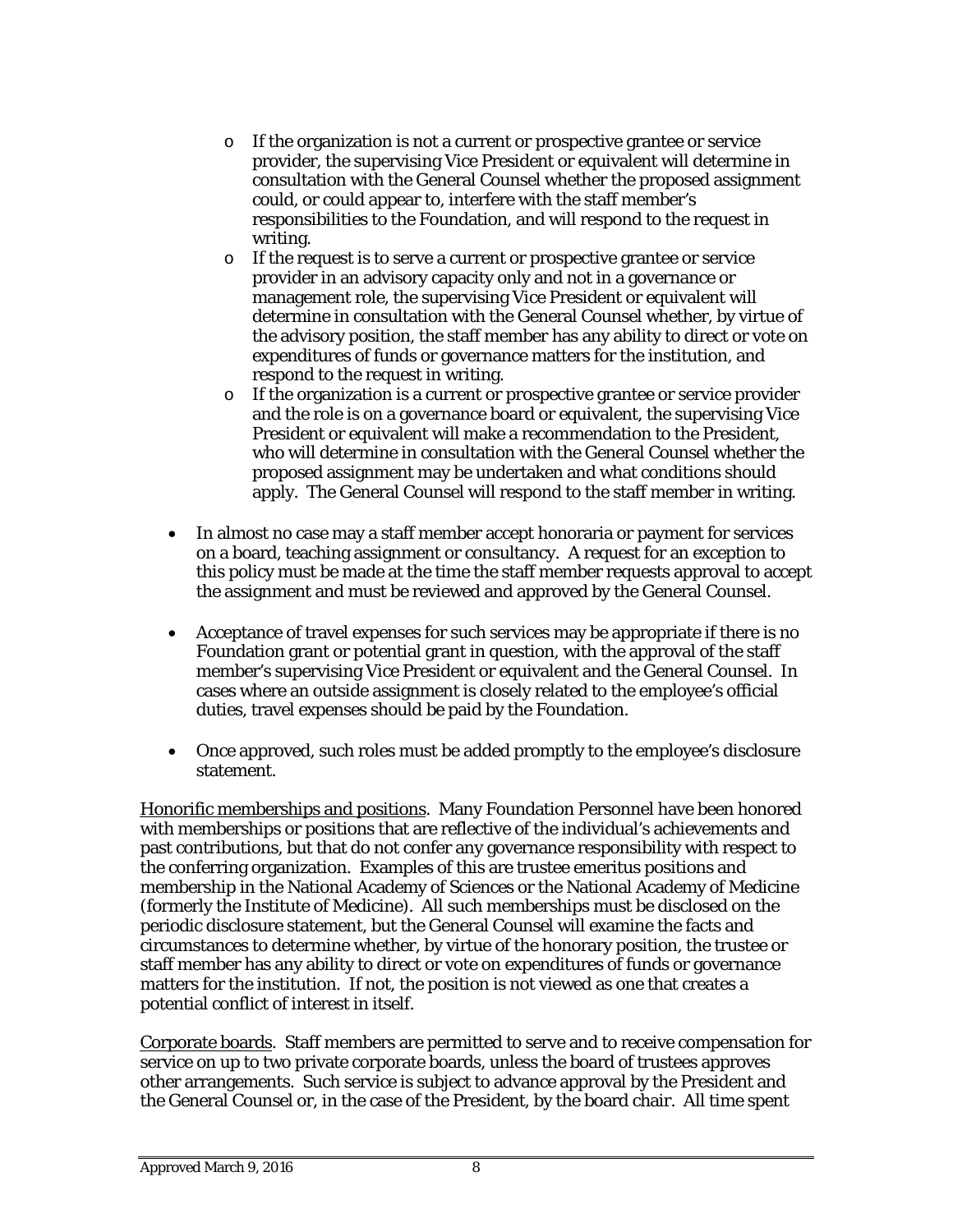preparing for and attending meetings of corporate boards must be charged to the employee's vacation or personal time.

Each staff member serving on a corporate board must be alert to the emergence of possible conflicts of interest and to disclose them to the General Counsel or, in the case of the General Counsel, the President. In the case of the President, such conflicts will be disclosed to and reviewed by the Audit Committee.

Honorary degrees and other awards. If a staff member is designated to receive an honorary degree, prize or other major award because of, or that makes reference to, his or her Foundation affiliation, approval to receive the honor and of the language to be used in the designation must be sought in writing from the President, through the staff member's supervising Vice President or equivalent, and the General Counsel.

University grants. The Foundation frequently provides funding to universities and schools within universities. If Foundation Personnel have an affiliation with one school in the university and a grant is proposed to a different school in the university, the General Counsel will determine whether the affiliated individual could benefit directly or indirectly from the Foundation's grant or impose undue influence on the grantee. If not, the situation is not viewed as one that creates a potential conflict of interest. If the individual sits on the governing body of the university, a grant to any college or institute within that university will give rise to a potential conflict of interest to be considered under the Code of Conduct.

Grants to organizations employing departing and former staff members. A proposal made within 12 months of a staff member's departure from the Foundation to provide a grant, contract, or other funding (e.g. a program related investment) to an organization that will employ or is employing such departing staff member in a senior or executive position, or to engage a former senior staff member as a consultant to the Foundation, will be reviewed by the Audit Committee to evaluate whether the proposal fits within the Foundation's program strategy and overall financial plans and would serve the best interests of the Foundation. In such instances, the Committee will conduct its review before such proposals are formalized in a grant request from the organization or an agreement is executed with such organization or former senior staff member, as applicable. A current staff member will prepare a brief memo explaining the proposal, its fit within program strategy, the history of the Foundation's funding of the activity, if any, and an estimated level of support for the project. This memo will be programmatically reviewed by the respective Vice President and the General Counsel. If both approve the recommendation, the memo will be submitted to the Chair of the Audit Committee for review by the Committee. If the Committee determines that the proposal fits within the Foundation's program strategy and overall financial plans and would serve the best interests of the Foundation, the proposal would then be further developed by the current staff member and reviewed and approved or declined in accordance with the Foundation's standard procedures.

Competing for Foundation individual scholarships, fellowships or awards. Foundation Personnel and their Related Parties may not compete for Foundation-supported residencies, scholarships, fellowships or awards.

Use of Foundation equipment or resources. Foundation Personnel may not use the equipment or resources of the Foundation for personal benefit without the prior written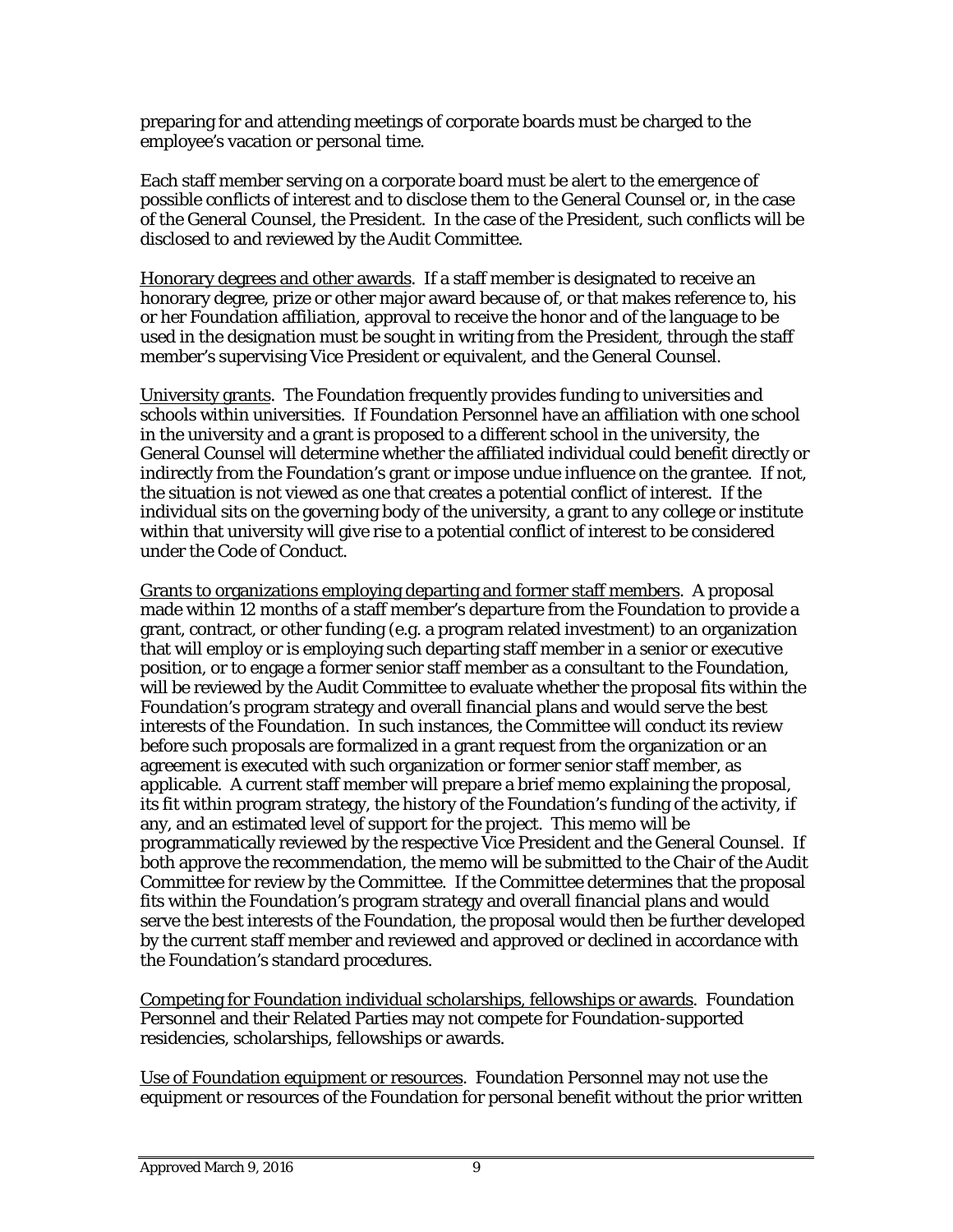approval of the General Counsel. This includes, but is not limited to, staff, real property, office equipment, technology, supplies and services. Incidental use is not banned in the absolute, unless it is frequent and/or extensive.

\* \* \*

The Rockefeller Foundation takes this Code, and these policies and procedures, very seriously. The matters addressed herein are sufficiently important that any lapse in judgment within the areas covered here may be considered serious enough to warrant discipline up to and including dismissal.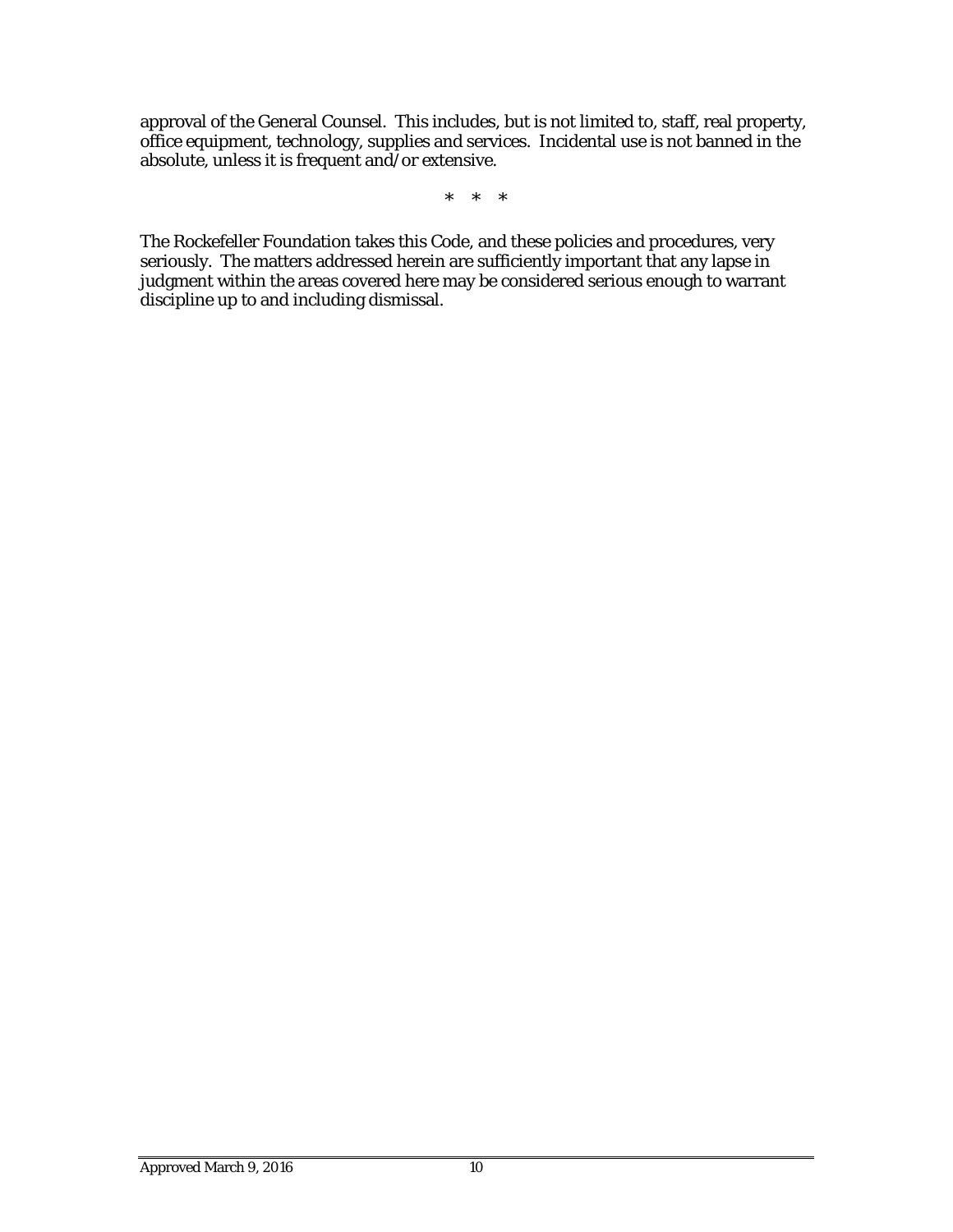### **APPENDIX A**

# **Requirements Under the Self-Dealing Regulations of the Internal Revenue Code**

The Internal Revenue Code (the "Code") and Treasury Regulations prohibit the Foundation from engaging in acts of "self-dealing" with "disqualified persons." Disqualified persons with respect to the Foundation are defined by the Code to include trustees and officers of the Foundation and individuals having powers or responsibilities similar to trustees and officers ("Foundation Managers"), family members of Foundation Managers (spouse, ancestors, lineal descendants and spouses of lineal descendants), and any corporation, partnership, trust or estate in which a Foundation Manager or any family member of a Foundation Manager (as described above) has more than 35 percent of the voting power, profits interest or beneficial interest.

Disqualified persons are prohibited from entering into the following types of transactions under the self-dealing regulations:

- Sale, exchange, or leasing of property between the Foundation and any disqualified person;
- Lending of money or other extension of credit between the Foundation and a disqualified person, other than the lending of money by a disqualified person to the Foundation without interest or other charge, so long as the loan proceeds are used exclusively for charitable purposes;
- Furnishing of goods, services or facilities between the Foundation and a disqualified person, other than the furnishing of goods, services or facilities by a disqualified person to the Foundation without charge so long as the goods, services or facilities are used exclusively for charitable purposes;
- Payment of compensation or reimbursement of expenses by the Foundation to a disqualified person, other than the payment of compensation and the payment or reimbursement of expenses by the Foundation to a disqualified person for personal services that are reasonable and necessary to carrying out the exempt purposes of the Foundation, so long as the compensation, payment, or reimbursement is not excessive;
- Transfer to, or use by or for the benefit of a disqualified person of the income or assets of the Foundation; or
- Agreement by the Foundation to make any payment of money or other property to a U.S. government official.

Prior to entering into any contract or other transaction involving a disqualified person, the Foundation must consider whether the contract or transaction would result in a violation of the prohibition against self-dealing. In making this determination, it is irrelevant whether a particular act or transaction would result in a benefit or a detriment to the Foundation.